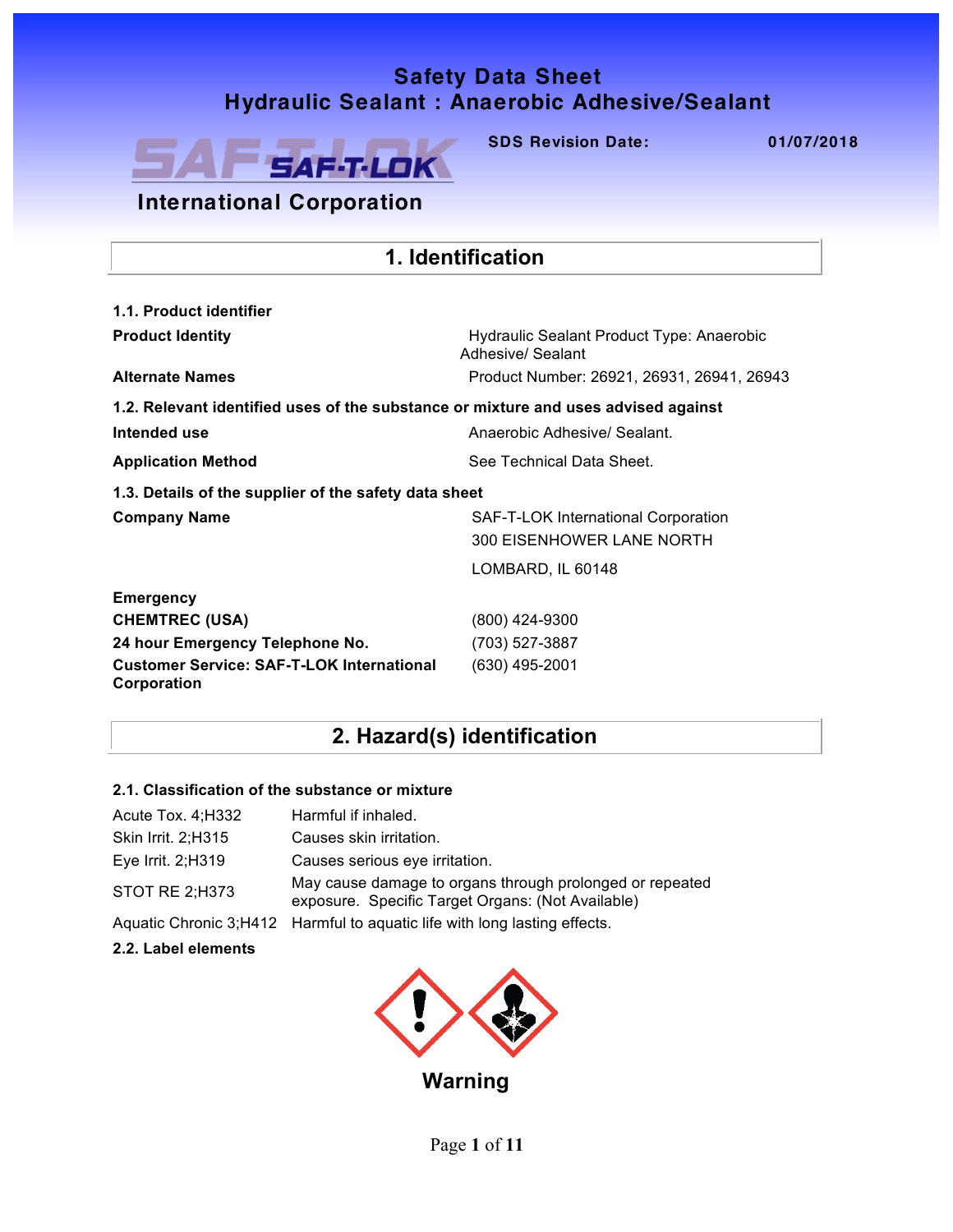## **Safety Data Sheet Hydraulic Sealant : Anaerobic Adhesive/ Sealant**



## **International Corporation**

H315 Causes skin irritation.

H319 Causes serious eye irritation.

H332 Harmful if inhaled.

H373 May cause damage to organs through prolonged or repeated exposure.

H412 Harmful to aquatic life with long lasting effects.

### **[Prevention]:**

P261 Avoid breathing dust / fume / gas / mist / vapors / spray.

P264 Wash thoroughly after handling.

P271 Use only outdoors or in a well-ventilated area.

P273 Avoid release to the environment.

P280 Wear protective gloves / eye protection / face protection.

### **[Response]:**

P302+352 IF ON SKIN: Wash with plenty of soap and water.

P304+312 IF INHALED: Call a POISON CENTER or doctor / physician if you feel unwell.

P305+351+338 IF IN EYES: Rinse cautiously with water for several minutes. Remove contact lenses if present and easy to do - continue rinsing.

P314 Get Medical advice / attention if you feel unwell.

P321 Specific treatment (see information on this label).

P332+313 If skin irritation occurs: Get medical advice / attention.

P337+313 If eye irritation persists: Get medical advice / attention.

P362 Take off contaminated clothing and wash before reuse.

### **[Storage]:**

No GHS storage statements

### **[Disposal]:**

P501 Dispose of contents / container in accordance with local / national regulations.

## **3. Composition/information on ingredients**

This product contains the following substances that present a hazard within the meaning of the relevant State and Federal Hazardous Substances regulations.

| Ingredient/Chemical Designations                                                                                   | Weight % | <b>GHS Classification</b> | <b>Notes</b> |
|--------------------------------------------------------------------------------------------------------------------|----------|---------------------------|--------------|
| Triethylene glycol dimethacrylate<br><b>CAS Number:</b><br>0000109-16-0                                            | 75 - 100 | <b>Not Classified</b>     | [1]          |
| Poly(oxy-1,2-ethanediyl), α-hydro-ω-hydroxy-<br>Ethane-1,2-diol, ethoxylated<br><b>CAS Number:</b><br>0025322-68-3 | 25 - 50  | <b>Not Classified</b>     | [1]          |
| Benzisothiazol-3(2H)-one, 1,1-dioxide<br><b>CAS Number:</b><br>0000081-07-2                                        | $1 - 5$  | <b>Not Classified</b>     | [1]          |
| Amorphous fumed silica                                                                                             | 1 - 5    | Combustible Dust          | [1]          |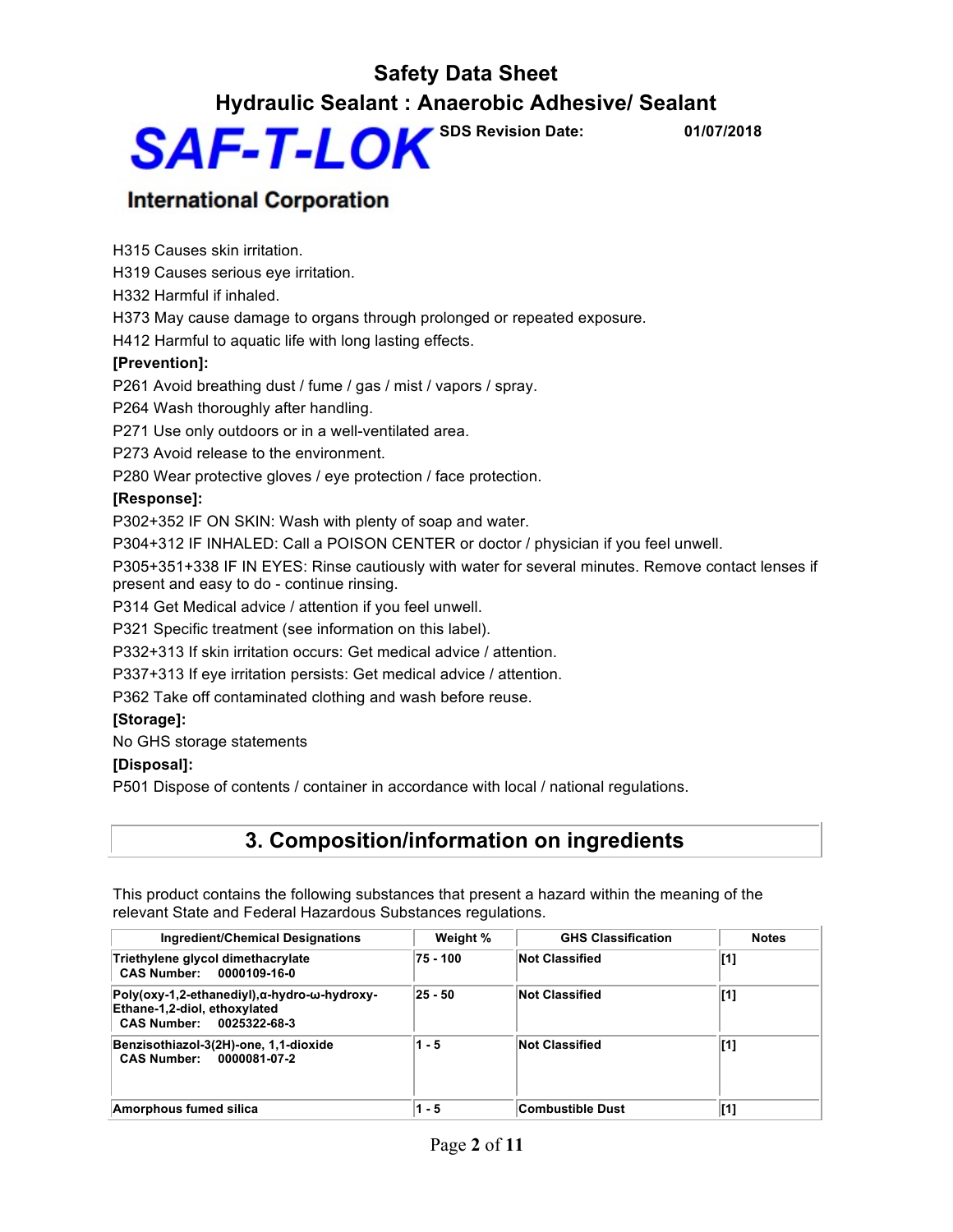

## **International Corporation**

| <b>CAS Number:</b><br>0112945-52-5               |       | Skin Irrit. 2;H315<br>Eye Irrit. 2:H319<br><b>STOT SE 3:H335</b>                                                                                           |     |
|--------------------------------------------------|-------|------------------------------------------------------------------------------------------------------------------------------------------------------------|-----|
| Cumene hydroperoxide<br>CAS Number: 0000080-15-9 | 1 - 5 | Org. Perox. E:H242<br>Acute Tox. 3;H331<br>Acute Tox. 4:H312<br>Acute Tox. 4:H302<br><b>STOT RE 2:H373</b><br>Skin Corr. 1B;H314<br>Aquatic Chronic 2:H411 | [1] |

In accordance with paragraph (i) of §1910.1200, the specific chemical identity and/or exact percentage (concentration) of composition has been withheld as a trade secret.

[1] Substance classified with a health or environmental hazard.

[2] Substance with a workplace exposure limit.

[3] PBT-substance or vPvB-substance.

\*The full texts of the phrases are shown in Section 16.

## **Section 4. First aid measures**

#### **4.1. Description of first aid measures**

| General           | In all cases of doubt, or when symptoms persist, seek medical attention.<br>Never give anything by mouth to an unconscious person.                                                                                                                                                                                                                                                                                                                                                                                                                                                                                                                |
|-------------------|---------------------------------------------------------------------------------------------------------------------------------------------------------------------------------------------------------------------------------------------------------------------------------------------------------------------------------------------------------------------------------------------------------------------------------------------------------------------------------------------------------------------------------------------------------------------------------------------------------------------------------------------------|
| <b>Inhalation</b> | Remove to fresh air, keep patient warm and at rest. If breathing is irregular or<br>stopped, give artificial respiration. If unconscious, place in the recovery position<br>and obtain immediate medical attention. Give nothing by mouth.                                                                                                                                                                                                                                                                                                                                                                                                        |
| <b>Eyes</b>       | Irrigate copiously with clean water for at least 15 minutes, holding the eyelids<br>apart and seek medical attention.                                                                                                                                                                                                                                                                                                                                                                                                                                                                                                                             |
| <b>Skin</b>       | Remove contaminated clothing. Wash skin thoroughly with soap and water or<br>use a recognized skin cleanser.                                                                                                                                                                                                                                                                                                                                                                                                                                                                                                                                      |
| Ingestion         | If swallowed obtain immediate medical attention. Keep at rest. Do NOT induce<br>vomiting.                                                                                                                                                                                                                                                                                                                                                                                                                                                                                                                                                         |
|                   | 4.2. Most important symptoms and effects, both acute and delayed                                                                                                                                                                                                                                                                                                                                                                                                                                                                                                                                                                                  |
| Overview          | Relative routes of entry: Skin, Inhalation, Eyes. Ingestion<br>Skin Contact: Usually no effect, however, as with any chemical, prolonged,<br>excessive, or repeated exposure may cause mild to moderate skin irritation,<br>exhibited by redness, drying and cracking of unprotected skin.<br>Eye Contact: May irritate with slight pain and redness.<br>Respiratory/ Inhalation: Usually none, however, as with any chemical product,<br>some irritation may occur.<br>Ingestion: Amounts transferred to mouth by fingers, etc, during normal<br>operation should not cause injury.<br>Treat symptomatically. See section 2 for further details. |
| <b>Inhalation</b> | Harmful if inhaled.                                                                                                                                                                                                                                                                                                                                                                                                                                                                                                                                                                                                                               |
| <b>Eyes</b>       | Causes serious eye irritation.                                                                                                                                                                                                                                                                                                                                                                                                                                                                                                                                                                                                                    |
| <b>Skin</b>       | Causes skin irritation.                                                                                                                                                                                                                                                                                                                                                                                                                                                                                                                                                                                                                           |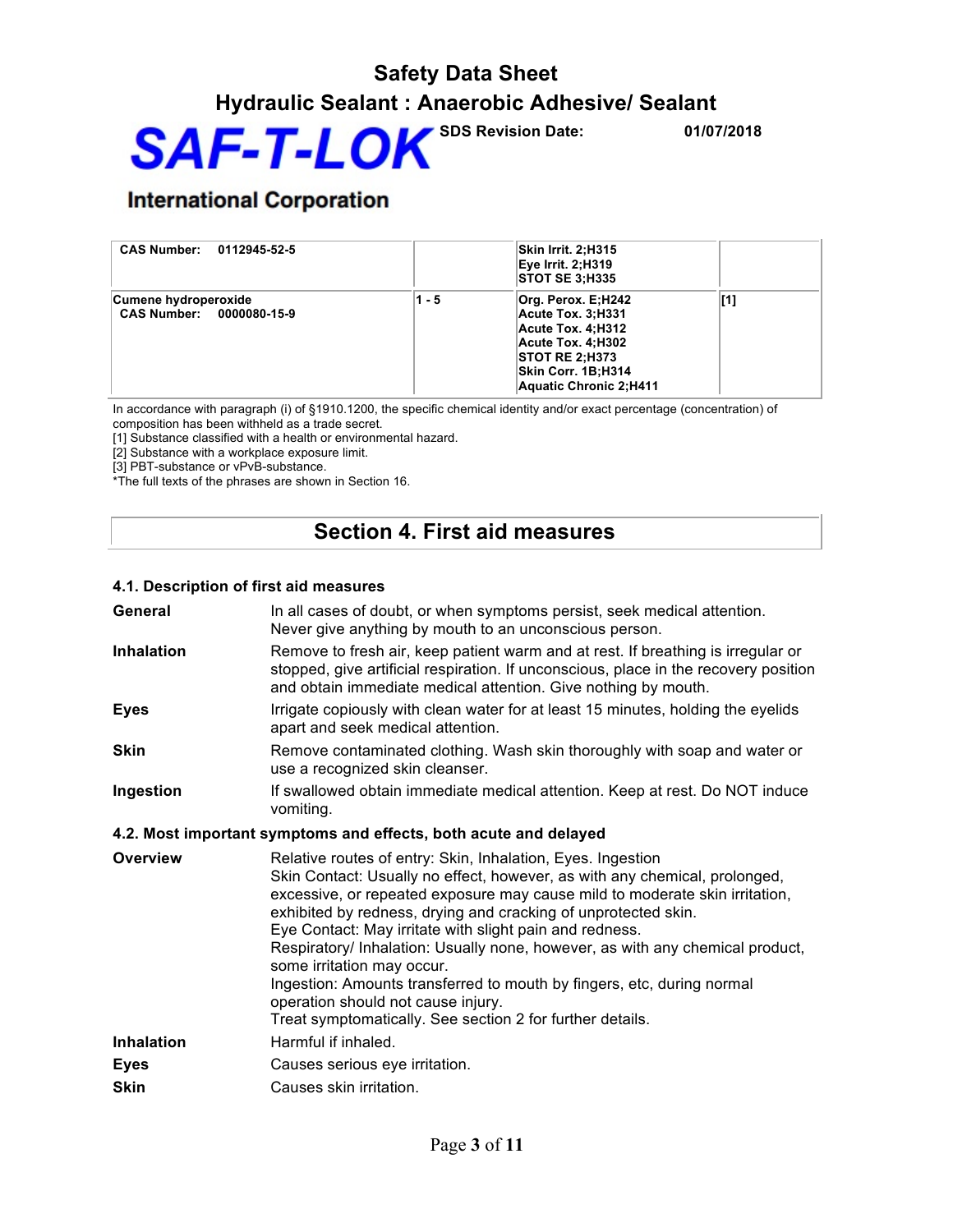## **International Corporation**

## **Section 5. Fire-fighting measures**

### **5.1. Extinguishing media**

Carbon Dioxide, Foam, Dry Chemicals.

### **5.2. Special hazards arising from the substance or mixture**

Hazardous decomposition: Oxides of carbon, Oxides of nitrogen. Avoid breathing dust / fume / gas / mist / vapors / spray.

#### **5.3. Advice for fire-fighters**

Possible exothermic reaction leading to substrate ignition and fume generation. Air mask and procedures for fighting chemical fires. Do not inhale gases.

**ERG Guide No.** 

## **Section 6. Accidental release measures**

#### **6.1. Personal precautions, protective equipment and emergency procedures**

Put on appropriate personal protective equipment (see section 8).

#### **6.2. Environmental precautions**

Do not allow spills to enter drains or waterways.

Use good personal hygiene practices. Wash hands before eating, drinking, smoking or using toilet. Promptly remove soiled clothing and wash thoroughly before reuse.

#### **6.3. Methods and material for containment and cleaning up**

Scoop up into waste container or soak up with absorbent material. Store in a closed container until disposal.

## **Section 7. Handling and storage**

#### **7.1. Precautions for safe handling**

Handle containers carefully to prevent damage and spillage.

Avoid contact with eyes, skin, and clothing. Avoid breathing vapors. Wash hands thoroughly at mealtime and end of shift.

See section 2 for further details. - [Prevention]:

#### **7.2. Conditions for safe storage, including any incompatibilities**

Store in a cool location (60-90°F) in a well ventilated area away from sources of heat. Keep container tightly closed when not in use.

Incompatible materials: Reducing agents. Strong Oxidizers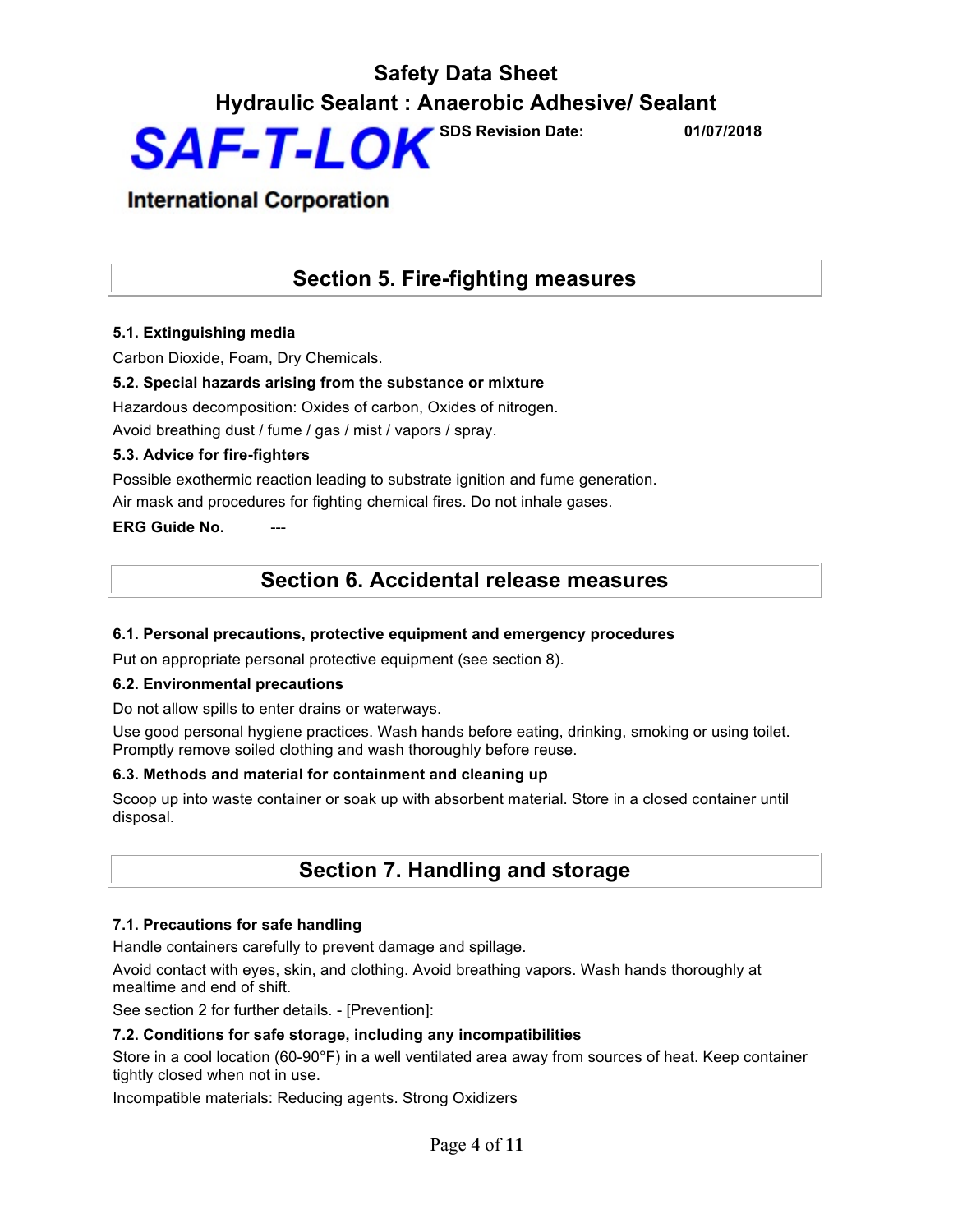## **International Corporation**

See section 2 for further details. - [Storage]:

#### **7.3. Specific end use(s)**

Avoid breathing vapors. Wash hands thoroughly at mealtime and end of shift. Wear personal protective equipment as outlined in Section 8 of this SDS.

## **Section 8. Exposure controls and personal protection**

### **8.1. Control parameters**

| CAS No.                                                                                                   | Ingredient                           | <b>Source</b>        | Value                |
|-----------------------------------------------------------------------------------------------------------|--------------------------------------|----------------------|----------------------|
| 0000080-15-9                                                                                              | Cumene hydroperoxide                 | <b>OSHA</b>          | No Established Limit |
|                                                                                                           |                                      | <b>ACGIH</b>         | No Established Limit |
|                                                                                                           |                                      | <b>NIOSH</b>         | No Established Limit |
|                                                                                                           |                                      | Supplier             | No Established Limit |
| 0000081-07-2                                                                                              | Benzisothiazol-3(2H)-one, 1,1-       | <b>OSHA</b>          | No Established Limit |
|                                                                                                           | dioxide                              | ACGIH                | No Established Limit |
|                                                                                                           |                                      | <b>NIOSH</b>         | No Established Limit |
|                                                                                                           |                                      | Supplier             | No Established Limit |
| 0000109-16-0                                                                                              | Triethylene glycol<br>dimethacrylate | <b>OSHA</b>          | No Established Limit |
|                                                                                                           |                                      | <b>ACGIH</b>         | No Established Limit |
|                                                                                                           |                                      | <b>NIOSH</b>         | No Established Limit |
|                                                                                                           |                                      | Supplier             | No Established Limit |
| 0025322-68-3<br>$Poly(oxy-1, 2-ethanediyl), \alpha-$<br>hydro-ω-hydroxy- Ethane-1,2-<br>diol, ethoxylated | <b>OSHA</b>                          | No Established Limit |                      |
|                                                                                                           |                                      | <b>ACGIH</b>         | No Established Limit |
|                                                                                                           |                                      | <b>NIOSH</b>         | No Established Limit |
|                                                                                                           |                                      | Supplier             | No Established Limit |
| 0112945-52-5                                                                                              | Amorphous fumed silica               | <b>OSHA</b>          | No Established Limit |
|                                                                                                           |                                      | <b>ACGIH</b>         | No Established Limit |
|                                                                                                           |                                      | <b>NIOSH</b>         | No Established Limit |
|                                                                                                           |                                      | Supplier             | No Established Limit |

## **Exposure**

#### **8.2. Exposure controls**

**Respiratory** If workers are exposed to concentrations above the exposure limit they must use the appropriate, certified respirators.

**Eyes** Wear safety glasses with side shields to protect the eyes. An eye wash station is suggested as a good workplace practice.

**Skin** Wear overalls to keep skin contact to a minimum. Not required, but if desired, use impermeable gloves (neoprene, butyl rubber, natural rubber), as necessary to avoid skin contact, as well as proper clothing or plastic apron. Wash hands before eating, drinking, or using restroom.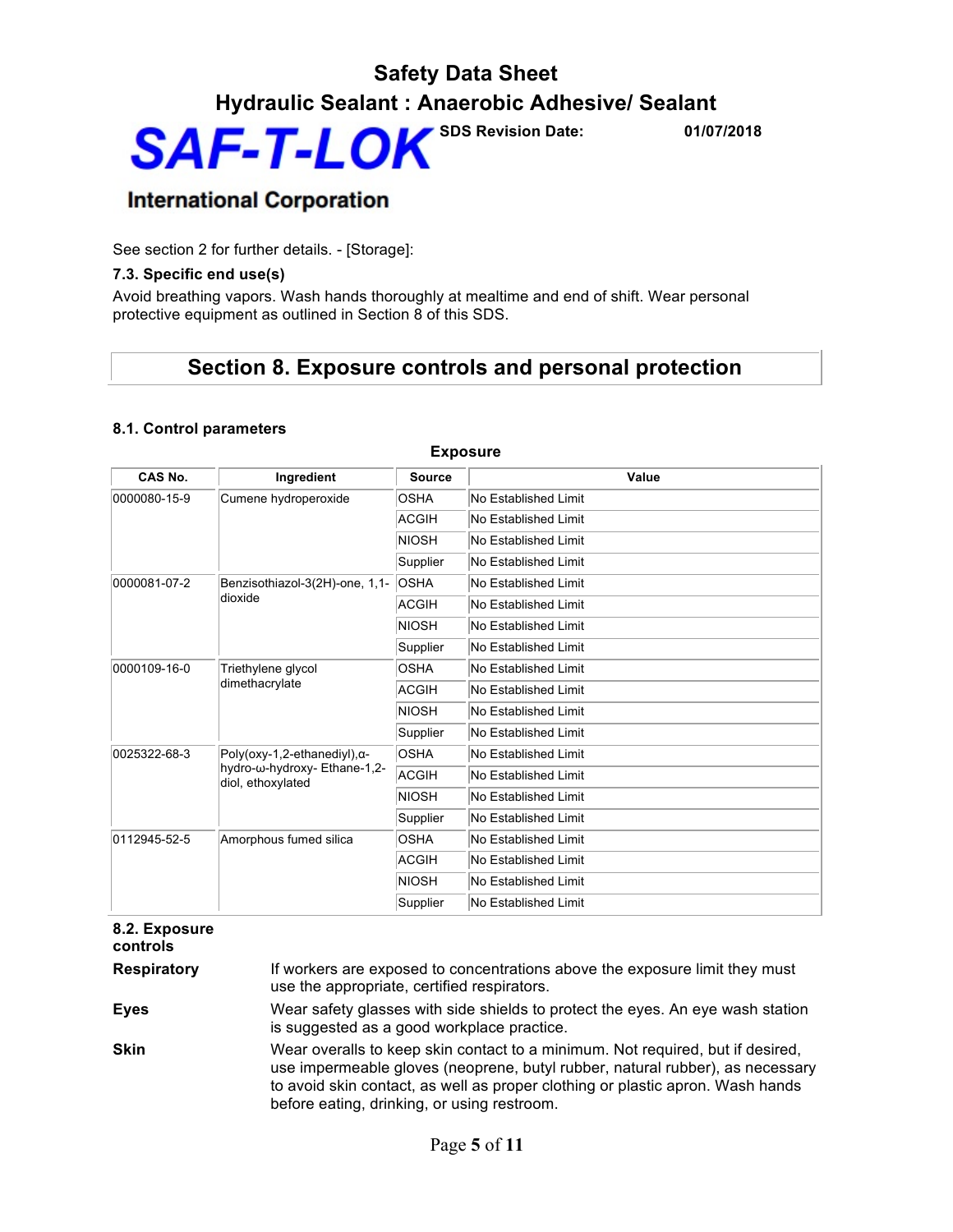## **International Corporation**

**Engineering Controls** Provide adequate ventilation. Where reasonably practicable this should be achieved by the use of local exhaust ventilation and good general extraction. If these are not sufficient to maintain concentrations of particulates and any vapor below occupational exposure limits suitable respiratory protection must be worn. **Other Work Practices** Eye wash stations should be located within 100 feet or 10 second walk of the work area. Use good personal hygiene practices. Wash hands before eating, drinking, smoking or using toilet. Promptly remove soiled clothing and wash

See section 2 for further details.

## **Section 9. Physical and chemical properties**

| <b>Appearance</b>                                            | Brown Liquid                      |
|--------------------------------------------------------------|-----------------------------------|
| Odor                                                         | Mild                              |
| <b>Odor threshold</b>                                        | Not determined                    |
| pH                                                           | N/A                               |
| Melting point / freezing point                               | N/A                               |
| Initial boiling point and boiling range                      | > 300 °F                          |
| <b>Flash Point</b>                                           | 205°F (T.C.C.)                    |
| <b>Evaporation rate (Ether = 1)</b>                          | N/A                               |
| <b>Flammability (solid, gas)</b>                             | Not Applicable                    |
| Upper/lower flammability or explosive limits                 | Lower Explosive Limit: N/A        |
|                                                              | <b>Upper Explosive Limit: N/A</b> |
| Vapor pressure (Pa)                                          | (mm Hg.): $<$ 5 @ 30 °F           |
| <b>Vapor Density</b>                                         | $(Air = 1): N/A$                  |
| <b>Specific Gravity</b>                                      | 1.07                              |
| <b>Solubility in Water</b>                                   | Partial                           |
| Partition coefficient n-octanol/water (Log Kow) Not Measured |                                   |
| <b>Auto-ignition temperature</b>                             | Not Measured                      |
| <b>Decomposition temperature</b>                             | Not Measured                      |
| <b>Viscosity (cSt)</b>                                       | Not Measured                      |
| <b>VOC Content</b>                                           | $< 0.1 \%$                        |
| 9.2. Other information                                       |                                   |
| No other relevant information.                               |                                   |

#### **9.1. Information on basic physical and chemical properties**

thoroughly before reuse.

## **Section 10. Stability and reactivity**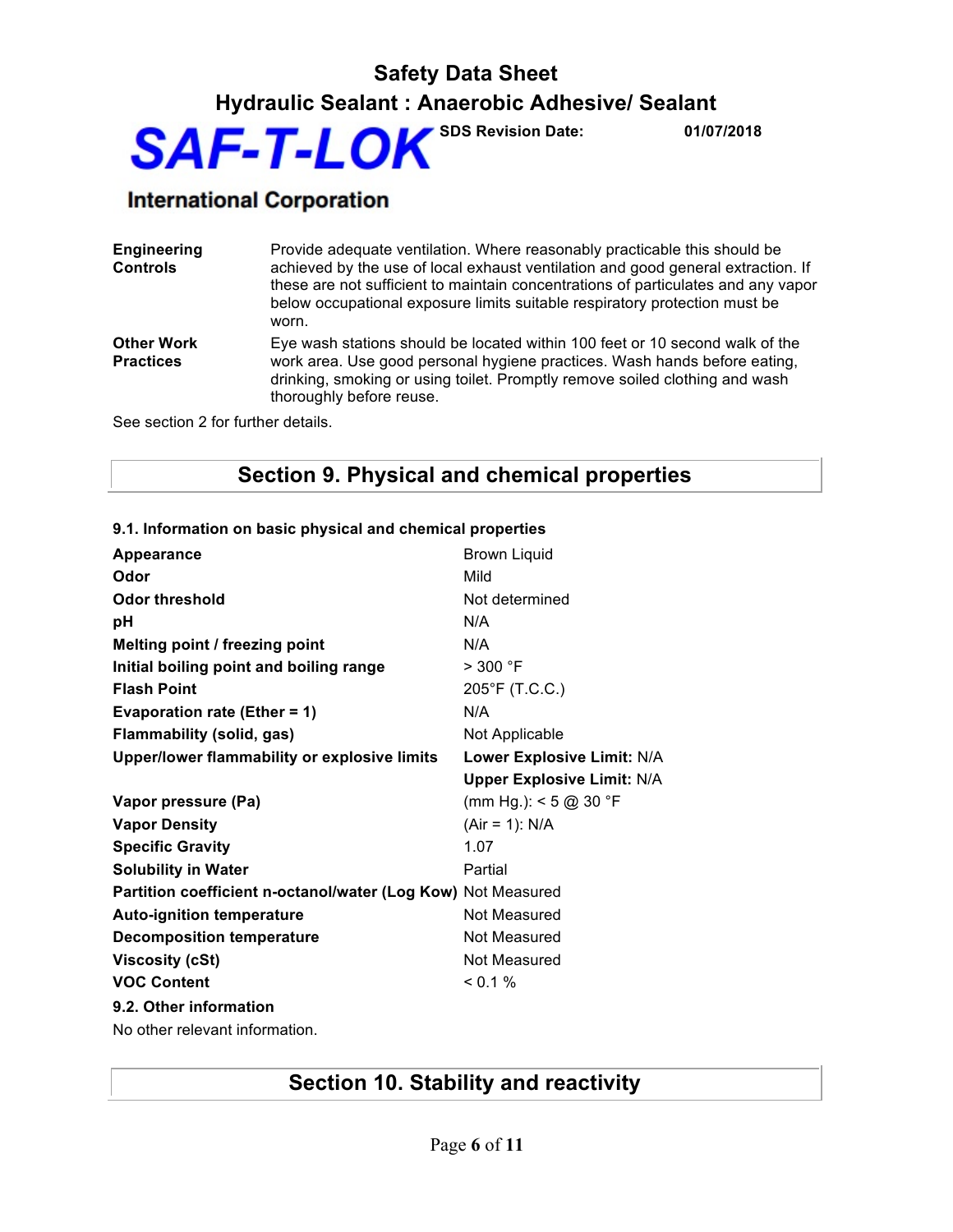## **International Corporation**

**10.1. Reactivity** Hazardous Polymerization will not occur. **10.2. Chemical stability** Stable under normal circumstances. **10.3. Possibility of hazardous reactions** No data available. **10.4. Conditions to avoid** No data available. **10.5. Incompatible materials** Reducing agents. Strong Oxidizers **10.6. Hazardous decomposition products** Oxides of carbon, Oxides of nitrogen.

## **Section 11. Toxicological information**

#### **Acute toxicity**

| Note: When no route specific LD50 data is available for an acute toxin, the converted acute toxicity |  |
|------------------------------------------------------------------------------------------------------|--|
| point estimate was used in the calculation of the product's ATE (Acute Toxicity Estimate).           |  |

| Ingredient                                                                                 | Oral LD50.<br>mg/kg                     | Skin LD50.<br>mg/kg                        | Inhalation<br>Vapor LC50,<br>mg/L/4hr | <b>Inhalation</b><br>Dust/Mist LC50,<br>mg/L/4hr | <b>Inhalation</b><br>Gas LC50,<br>ppm |
|--------------------------------------------------------------------------------------------|-----------------------------------------|--------------------------------------------|---------------------------------------|--------------------------------------------------|---------------------------------------|
| Triethylene glycol dimethacrylate - (109-16-0)                                             | 10,837.00,<br>Rat -<br>Category:<br>NA. | $>2,000.00$ ,<br>Rabbit -<br>Category: 5   | No data<br>available                  | No data<br>available                             | No data<br>available                  |
| Poly(oxy-1,2-ethanediyl),α-hydro-ω-hydroxy-<br>Ethane-1,2-diol, ethoxylated - (25322-68-3) | 30.200.00.<br>Rat -<br>Category:<br>NA. | 20.001.00.<br>Rabbit -<br>Category:<br>NA. | No data<br>available                  | No data<br>available                             | No data<br>available                  |
| Benzisothiazol-3(2H)-one, 1,1-dioxide - (81-07-<br> 2)                                     | No data<br>available                    | No data<br>available                       | No data<br>available                  | No data<br>available                             | No data<br>available                  |
| Amorphous fumed silica - (112945-52-5)                                                     | 3,160.00, Rat<br>- Category:            | No data<br>available                       | No data<br>available                  | No data<br>available                             | No data<br>available                  |
| Cumene hydroperoxide - (80-15-9)                                                           | 382.00, Rat -<br>Category: 4            | 1,520.00,<br>Rabbit -<br>Category: 4       | No data<br>available                  | No data<br>available                             | 220.00, Rat -<br>Category:            |

#### **Carcinogen Data**

|  | N.<br>. . |  | <br>. | <br>. |
|--|-----------|--|-------|-------|
|--|-----------|--|-------|-------|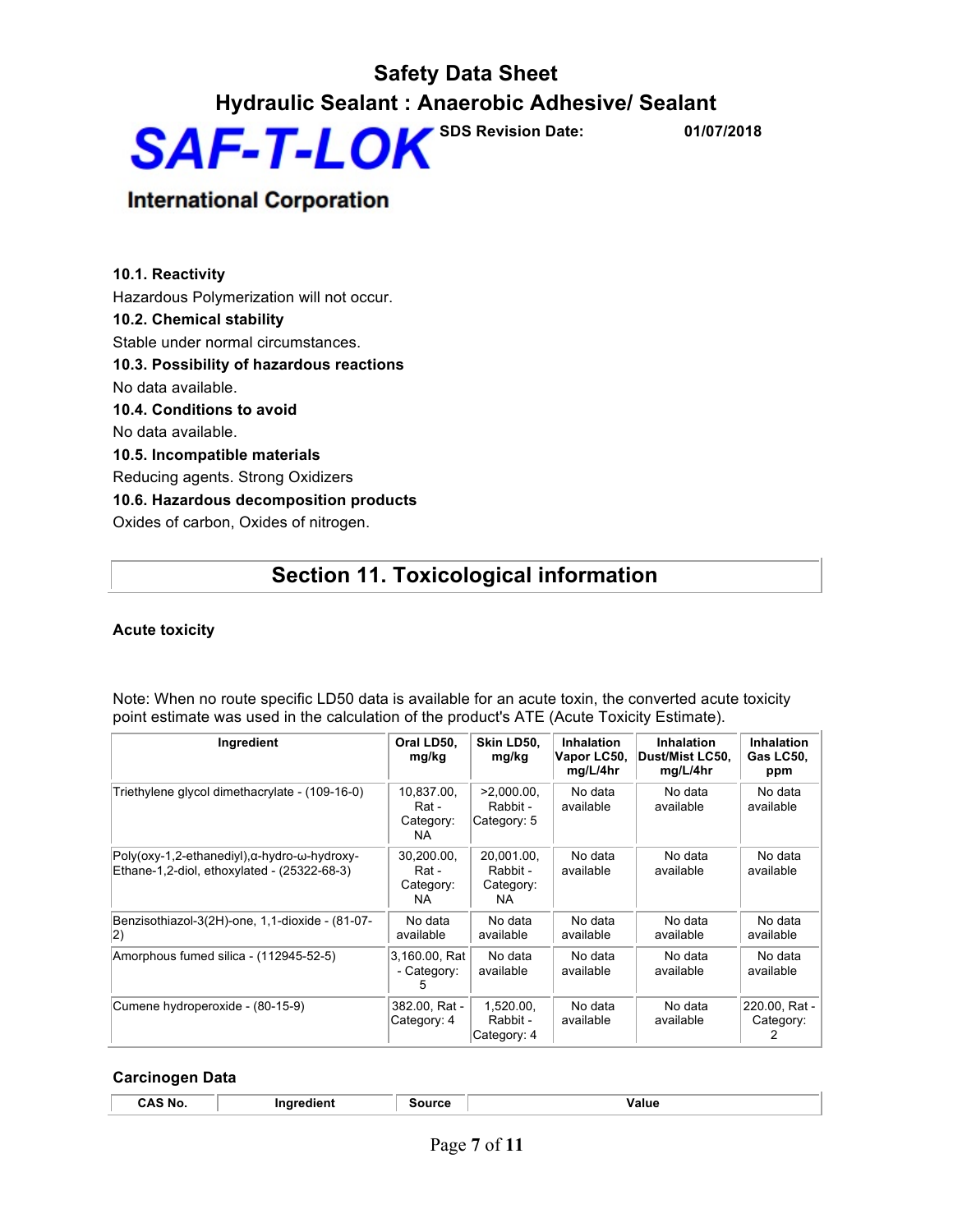## **Safety Data Sheet Hydraulic Sealant : Anaerobic Adhesive/ Sealant**



## **International Corporation**

| 0000080-15-9<br>Cumene hydroperoxide |                                                   | <b>OSHA</b>    | Regulated Carcinogen: No                                               |  |  |  |
|--------------------------------------|---------------------------------------------------|----------------|------------------------------------------------------------------------|--|--|--|
|                                      |                                                   | <b>NTP</b>     | Known: No: Suspected: No                                               |  |  |  |
|                                      |                                                   | <b>IARC</b>    | Group 1: No; Group 2a: No; Group 2b: No; Group<br>3: No: Group 4: No:  |  |  |  |
| 0000081-07-2                         | Benzisothiazol-3(2H)-one, 1,1-                    | <b>OSHA</b>    | Regulated Carcinogen: No                                               |  |  |  |
|                                      | dioxide                                           | <b>NTP</b>     | Known: No; Suspected: No                                               |  |  |  |
|                                      |                                                   | <b>IARC</b>    | Group 1: No; Group 2a: No; Group 2b: No; Group<br>3: Yes; Group 4: No; |  |  |  |
| 0000109-16-0                         | Triethylene glycol                                | <b>OSHA</b>    | Regulated Carcinogen: No                                               |  |  |  |
|                                      | dimethacrylate                                    | <b>NTP</b>     | Known: No; Suspected: No                                               |  |  |  |
|                                      |                                                   | <b>IARC</b>    | Group 1: No; Group 2a: No; Group 2b: No; Group<br>3: No; Group 4: No;  |  |  |  |
| 0025322-68-3                         | Poly(oxy-1,2-ethanediyl), $\alpha$ -              | <b>OSHA</b>    | Regulated Carcinogen: No                                               |  |  |  |
|                                      | hydro-ω-hydroxy- Ethane-1,2-<br>diol, ethoxylated | <b>NTP</b>     | Known: No; Suspected: No                                               |  |  |  |
|                                      |                                                   | <b>IARC</b>    | Group 1: No; Group 2a: No; Group 2b: No; Group<br>3: No; Group 4: No;  |  |  |  |
| 0112945-52-5                         | Amorphous fumed silica                            | <b>OSHA</b>    | Regulated Carcinogen: No                                               |  |  |  |
|                                      |                                                   | <b>NTP</b>     | Known: No; Suspected: No                                               |  |  |  |
|                                      |                                                   | <b>IARC</b>    | Group 1: No; Group 2a: No; Group 2b: No; Group<br>3: Yes; Group 4: No; |  |  |  |
| <b>Classification</b>                |                                                   | Category       | <b>Hazard Description</b>                                              |  |  |  |
| Acute toxicity (oral)                |                                                   |                | Not Applicable                                                         |  |  |  |
| Acute toxicity (dermal)              |                                                   |                | Not Applicable                                                         |  |  |  |
| Acute toxicity (inhalation)          |                                                   | 4              | Harmful if inhaled.                                                    |  |  |  |
| Skin corrosion/irritation            |                                                   | 2              | Causes skin irritation.                                                |  |  |  |
| Serious eye damage/irritation        |                                                   | $\overline{2}$ | Causes serious eye irritation.                                         |  |  |  |
| Respiratory sensitization            |                                                   | ---            | Not Applicable                                                         |  |  |  |
| Skin sensitization                   |                                                   | ---            | Not Applicable                                                         |  |  |  |
|                                      |                                                   |                |                                                                        |  |  |  |
| Germ cell mutagenicity               |                                                   | ---            | Not Applicable                                                         |  |  |  |
| Carcinogenicity                      |                                                   |                | Not Applicable                                                         |  |  |  |
| Reproductive toxicity                |                                                   | ---            | Not Applicable                                                         |  |  |  |
| STOT-single exposure                 |                                                   | ---            | Not Applicable                                                         |  |  |  |
| STOT-repeated exposure               |                                                   | $\overline{2}$ | May cause damage to organs through<br>prolonged or repeated exposure.  |  |  |  |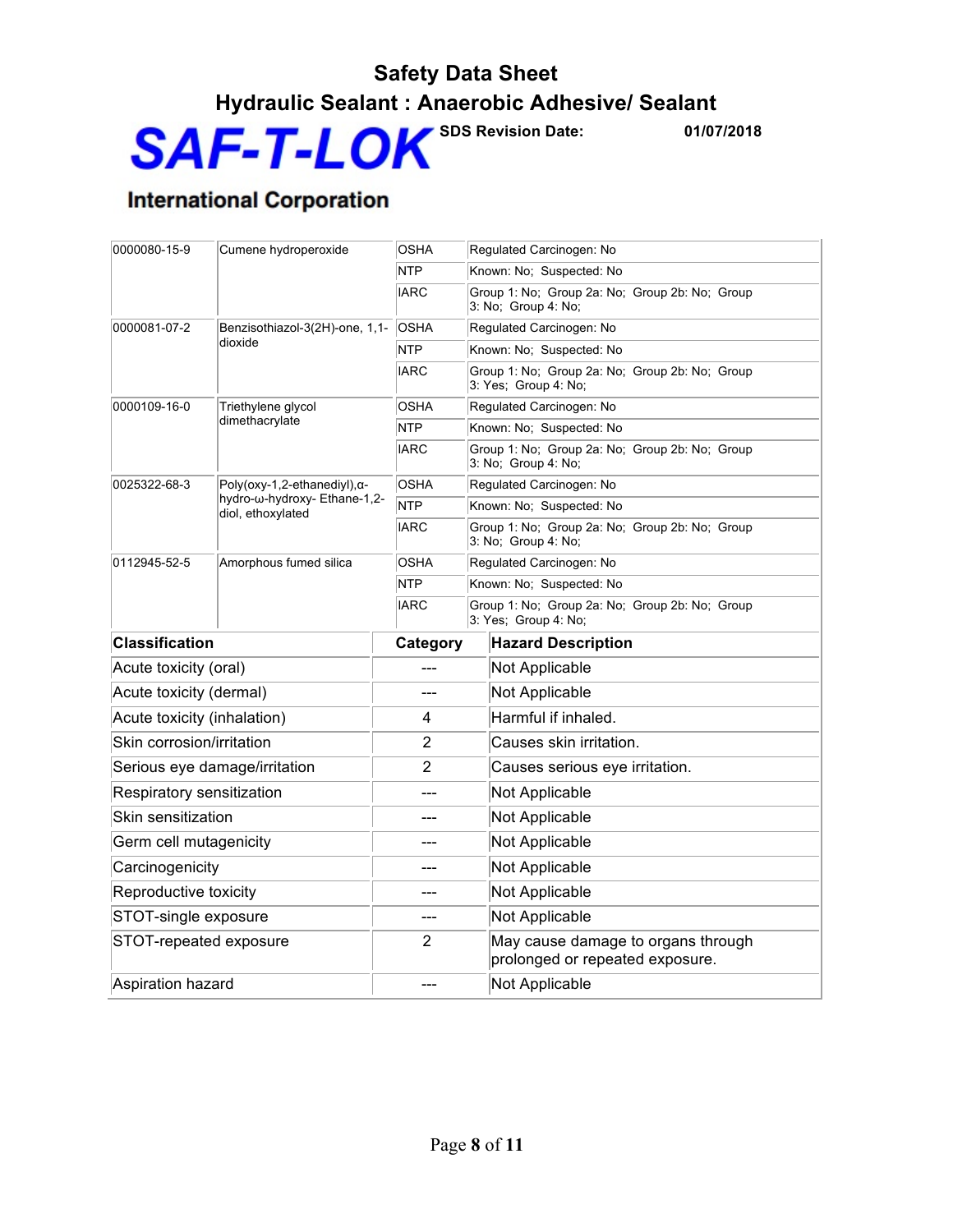## **International Corporation**

## **Section 12. Ecological information**

## **12.1. Toxicity**

Harmful to aquatic life with long lasting effects.

No additional information provided for this product. See Section 3 for chemical specific data.

### **Aquatic Ecotoxicity**

| Ingredient                                                                                                        | 96 hr LC50 fish.<br>mg/l       | 48 hr EC50 crustacea,<br>mg/l | ErC50 algae,<br>mq/l                                |
|-------------------------------------------------------------------------------------------------------------------|--------------------------------|-------------------------------|-----------------------------------------------------|
| Triethylene glycol dimethacrylate - (109-<br>$(16-0)$                                                             | 17.20. Fish                    | Not Available                 | 101.00 (72 hr), Algae                               |
| $Poly(oxy-1, 2-ethanedyl), \alpha-hydro-\omega-$<br>hydroxy- Ethane-1,2-diol, ethoxylated -<br>$(25322 - 68 - 3)$ | 101.00, Poecilia<br>reticulata | 357.142, Daphnia<br>magna     | 398.913 (72 hr), Pseudokirchneriella<br>subcapitata |
| Benzisothiazol-3(2H)-one, 1,1-dioxide -<br>$(81-07-2)$                                                            | Not Available                  | Not Available                 | Not Available                                       |
| Amorphous fumed silica - (112945-52-5)                                                                            | Not Available                  | Not Available                 | Not Available                                       |
| Cumene hydroperoxide - (80-15-9)                                                                                  | 3.90, Oncorhynchus<br>mykiss   | 18.40, Daphnia<br>magna       | 3.10 (72 hr), Scenedesmus<br>subspicatus            |

### **12.2. Persistence and degradability**

There is no data available on the preparation itself.

### **12.3. Bioaccumulative potential**

Not Measured

#### **12.4. Mobility in soil**

No data available.

### **12.5. Results of PBT and vPvB assessment**

This product contains no PBT/vPvB chemicals.

### **12.6. Other adverse effects**

No data available.

## **Section 13. Disposal considerations**

### **13.1. Waste treatment methods**

Observe all federal, state and local regulations when disposing of this substance.

## **Section 14. Transport information**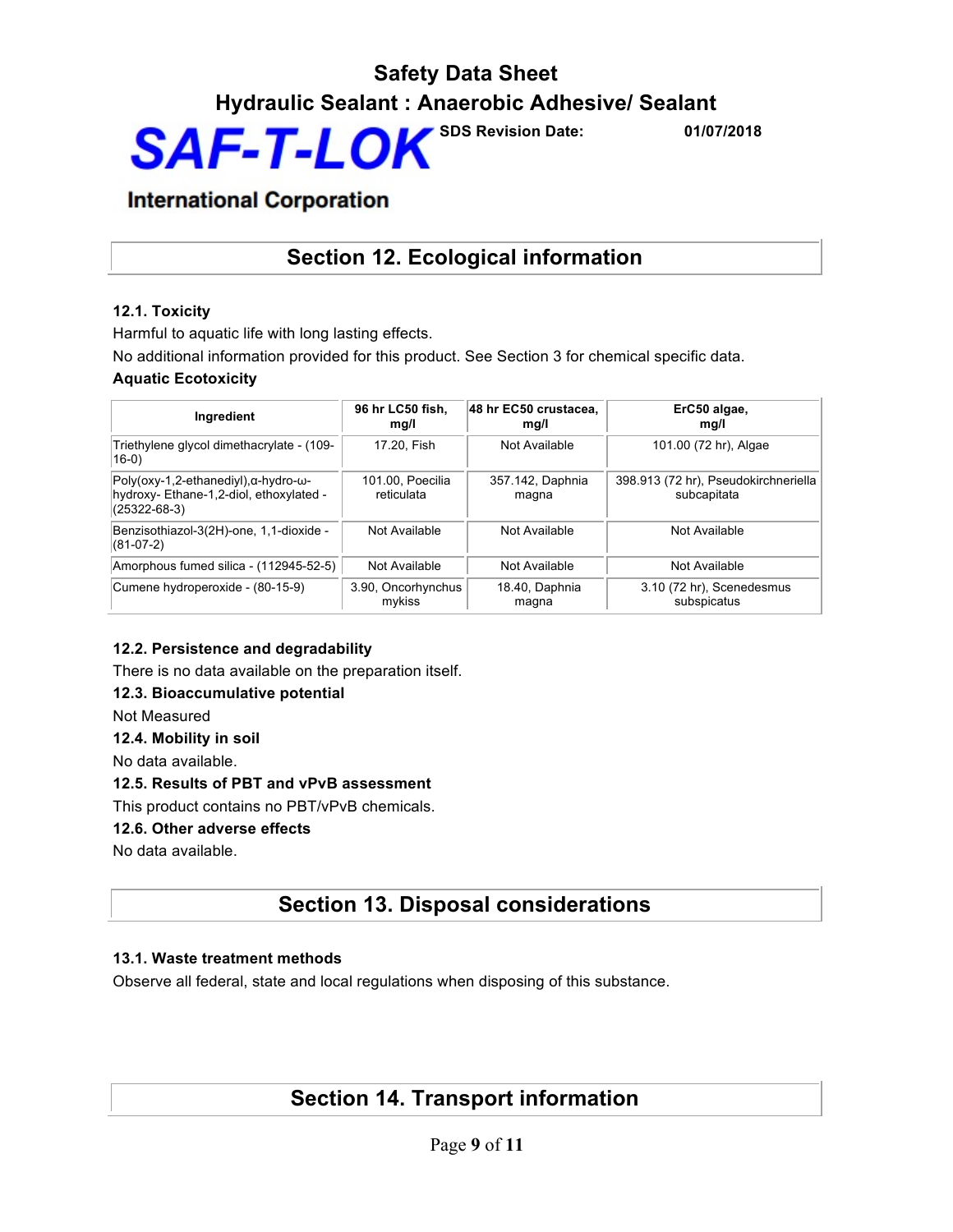## **Safety Data Sheet Hydraulic Sealant : Anaerobic Adhesive/ Sealant**



## **International Corporation**

|                                     | <b>DOT (Domestic Surface</b><br>Transportation) | IMO / IMDG (Ocean<br><b>Transportation)</b>                        | <b>ICAO/IATA</b>             |
|-------------------------------------|-------------------------------------------------|--------------------------------------------------------------------|------------------------------|
| 14.1. UN number                     | Not Applicable                                  | Not Regulated                                                      | Not Regulated                |
| 14.2. UN proper<br>shipping name    | Not Regulated                                   | Not Regulated                                                      | Not Regulated                |
| 14.3. Transport hazard<br>class(es) | <b>DOT Hazard Class: Not</b><br>Applicable      | <b>IMDG: Not Applicable</b><br><b>Sub Class: Not</b><br>Applicable | Air Class: Not<br>Applicable |
| 14.4. Packing group                 | Not Applicable                                  | Not Applicable                                                     | Not Applicable               |
| 14.5. Environmental hazards         |                                                 |                                                                    |                              |
| <b>IMDG</b>                         | Marine Pollutant: No;                           |                                                                    |                              |

**14.6. Special precautions for user**

No further information

## **Section 15. Regulatory information**

| <b>Regulatory</b><br>Overview                       | The regulatory data in Section 15 is not intended to be all-inclusive, only<br>selected regulations are represented. |  |
|-----------------------------------------------------|----------------------------------------------------------------------------------------------------------------------|--|
| <b>Toxic Substance</b><br><b>Control Act (TSCA)</b> | All components of this material are either listed or exempt from listing on the<br>TSCA Inventory.                   |  |
| <b>WHMIS 1988</b><br><b>Classification</b>          | D <sub>2</sub> B                                                                                                     |  |
| <b>US EPA Tier II</b><br><b>Hazards</b>             | Fire: No                                                                                                             |  |
|                                                     | <b>Sudden Release of Pressure: No</b>                                                                                |  |
|                                                     | <b>Reactive: No</b>                                                                                                  |  |
|                                                     | Immediate (Acute): Yes                                                                                               |  |
|                                                     | Delayed (Chronic): Yes                                                                                               |  |
| <b>EPCRA 302 Extremely Hazardous:</b>               |                                                                                                                      |  |

To the best of our knowledge, there are no chemicals at levels which require reporting under this statute.

#### **EPCRA 313 Toxic Chemicals:**

Benzisothiazol-3(2H)-one, 1,1-dioxide

Cumene hydroperoxide

#### **Proposition 65 - Carcinogens (>0.0%):**

To the best of our knowledge, there are no chemicals at levels which require reporting under this statute.

#### **Proposition 65 - Developmental Toxins (>0.0%):**